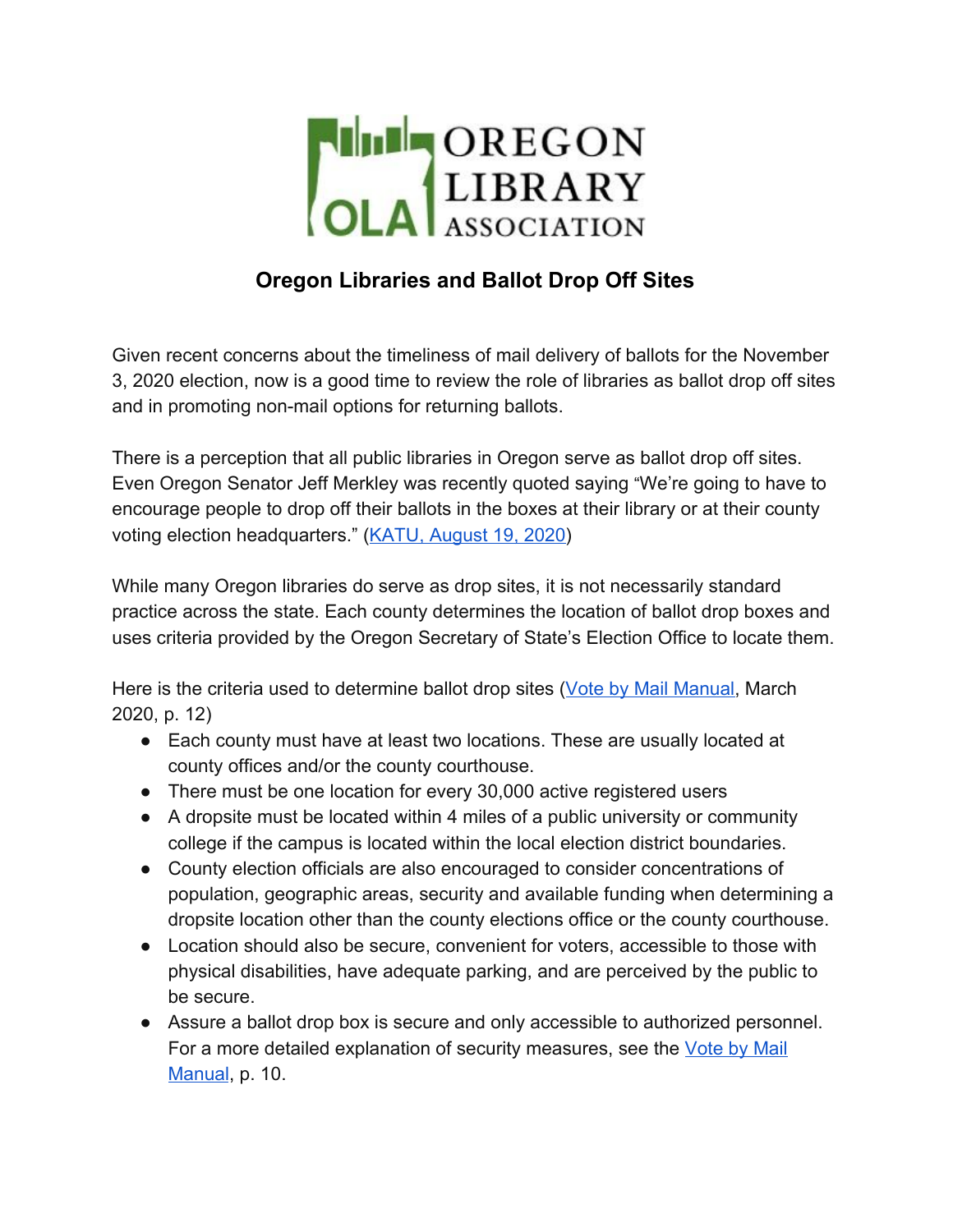# **FAQ**

#### **Question: How can I find out where the ballot drop sites are located in my area?**

**Answer:** Ballot drop sites can be located using the State Election Office's [DropBox Locator](https://sos.oregon.gov/voting/Pages/drop-box-locator.aspx), which will become available on October 14, 2020. Your [local](https://sos.oregon.gov/elections/Pages/countyofficials.aspx) [county elections office](https://sos.oregon.gov/elections/Pages/countyofficials.aspx) may also have information about the location of sites in their county.

#### **Question: My library is not currently a ballot drop site. How do we become one?**

Answer: Contact your [county elections office](https://sos.oregon.gov/elections/Pages/countyofficials.aspx) to determine if your library might be eligible for designation. You should do this well before October 2, 2020, which is the deadline for counties to file their drop site plan with the State Elections Office.

# **Question: What if someone knows that I work at the library and asks me to drop off their ballot? Is that okay?**

**Answer:** Yes, but please be aware that according to [ORS 254.470\(6\)\(d\)](https://www.oregonlaws.org/ors/254.470), a person asked to return a ballot must deposit it in a designated drop site within 2 days of receipt.

# **Question: What should we do if someone returns a ballot in the library's book drop instead of the official ballot box?**

**Answer:** After ballots have been mailed, it is a good idea to place signage near your book drop indicating where ballots should be returned.

If you do find ballots in your book drop, your library should have a written procedure for handling them. The State Election Office suggests making sure more than one staff member knows that a ballot has been received, and have two staff members walk the ballots to the designated site together. This will provide sufficient documentation if questions arise.

Your local [county elections office](https://sos.oregon.gov/elections/Pages/countyofficials.aspx) may have other suggestions for best practices for handling misdirected ballots. For example, Multnomah County Libraries worked with their county elections office to have book drops designated as ballot drop off boxes while the buildings were closed during the COVID-19 pandemic.